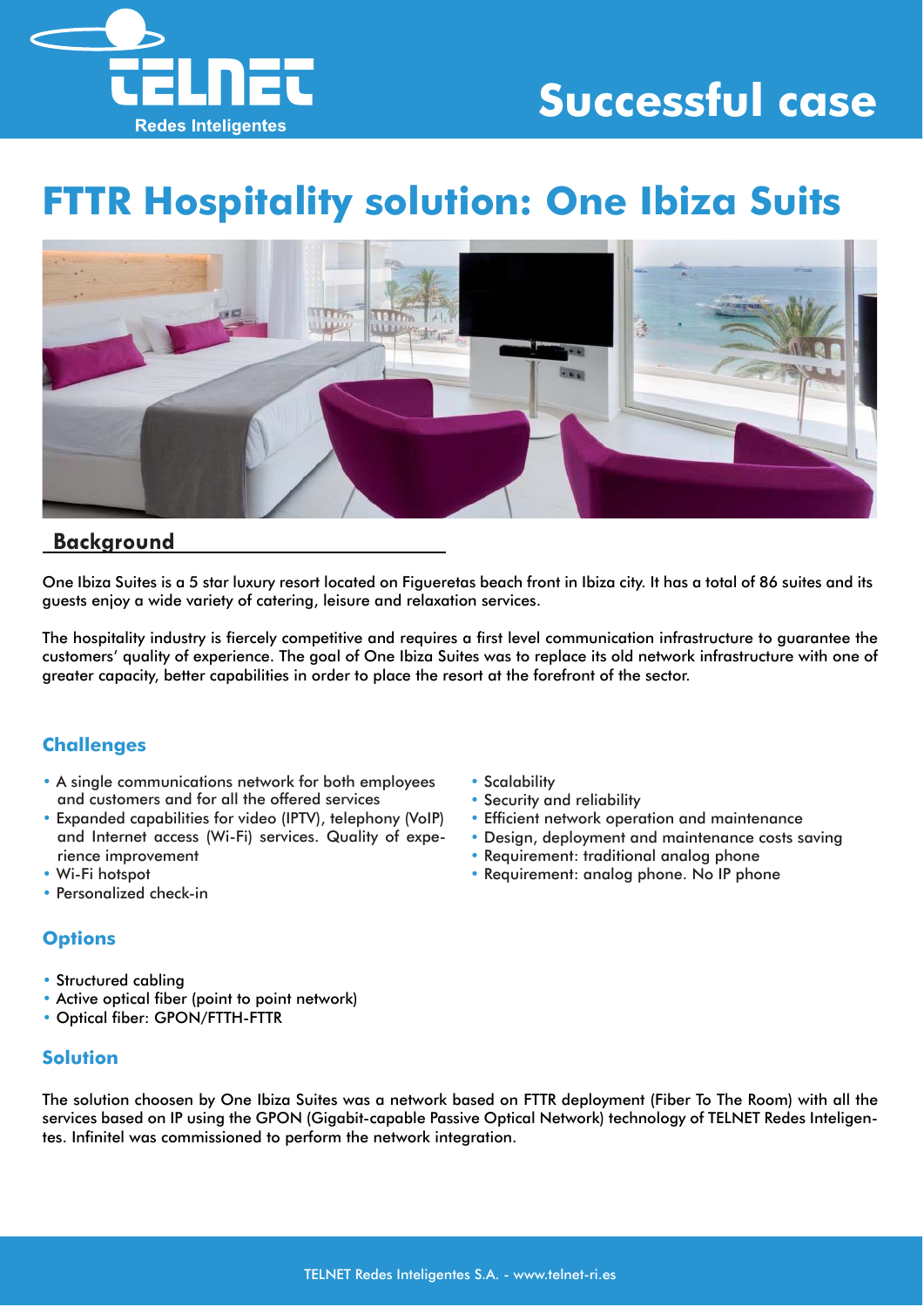

A WaveAccess 4022TN ONT, which provides up to 4 Wi-Fi SSIDs, was installed in each room. A STB and an exclusive analog phone were connected to the ONT (the conversion to VoIP takes place inside the device). The compatibility with the analogue design phone was an indispensable requirement in order to maintain the hotel's style and design. The ONT allows on each room IPTV video on demand, telephone service and WiFi Internet access with the highest quality.

The chosen LAN design keeps the ONTs in an inaccessible location to the guest, but easily accessible and manageable for the hotel's maintenance staff.



GPON/FTTR network escheme

Thanks to GPON technology, no active equipment is required between the OLT located in the communication rack and the suites' ONTs. This way reduces the racks and space required per floor, keeping only a small distribution cabinet. As it is passive equipment, it is not necessary to install a cooling system for this distribution equipment, saving energy consumption and network maintenance costs. Additionally, the distribution network is simpler and its deployment offers costs saving too.

The TELNET Redes Inteligentes hospitality solution aims for the usability and easy network management. By using the graphical management tool TGMS (TELNET GPON Management System) it is very easy and intuitive to create, modify and configure the services of each device, simplifying the complexities of the GPON protocol and allowing the administrator a complete configuration of the hotel network in a few minutes.

Attending to the operation and maintenance of the network, it allows a real time service management, control and monitoring system, showing the ONT's status, its provisioned services and the assigned bandwidth at any time.